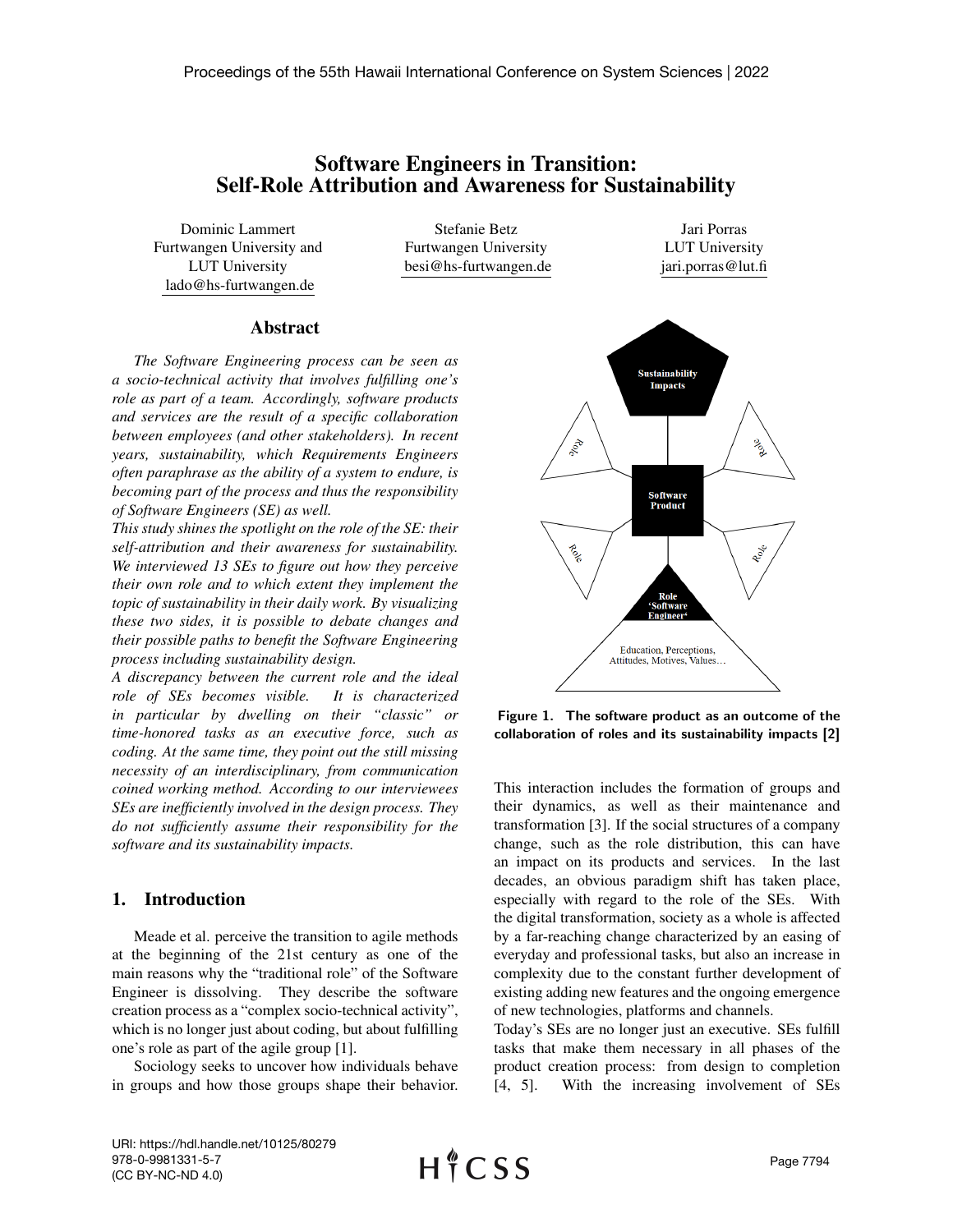in the product development process, the question of taking responsibility with regard to sustainability is also becoming louder. Software products and services can have an impact that affects social, individual, environmental, economic and technical issues. Figure 1 summarizes the process. An ensemble of roles, including that of the SE, designs and builds the software. This software in turn brings sustainability impacts .

However, it remains open at this point whether the new role definitions have sufficiently arrived in the daily work of SEs. Studies and observations show a lack of knowledge, experience and methodological support for entering the paradigm shift, especially when it comes to integrating sustainability [6]. The question arises as to whether and to what extent SEs have actually shed their traditional self-perception in order to meet the responsibilities imposed on them today. This leads to the following two research questions: How do SEs describe their role in daily business? (RQ1) and What importance do SEs attach to the topic of Sustainability? (RQ2) To lay the foundations to answer the RQs we present the background regarding roles and sustainability in the following section.

# 2. Background and related work

In this chapter, we lay a basic understanding of the set of topics that align the three disciplines of Sociology, Software Engineering and Sustainability. Thus, we use of a threefold structure: The concept of roles from a sociological perspective, the changing role of SE and Sustainability Design as a component in Software Engineering.

### 2.1. The concept of roles from a sociological perspective

At the beginning, it should be said that sociology does not offer a uniform "understanding of roles", but rather a colorful bouquet of theories. In this paper, we have chosen to rely on the most cited basic sociological works taught at universities today [3, 7, 8]. The way our social system is constructed affects each one of us in many ways. Sociological studies range from the analysis of social processes, structures, and systems to practical applications in social policy [3]. One sociological theory is that of the division of individuals into so-called "roles". The Encyclopedia Britannica describes roles as follows: "Role, in sociology, the behaviour expected of an individual who occupies a given social position or status. A role is a comprehensive pattern of behaviour that is socially recognized, providing a means of identifying and placing an individual in a society. It also serves as a strategy for coping with recurrent situations and dealing with the roles of others (e.g., parent-child roles)." [9]

When building a theoretical understanding of roles, the sociologist Erving Goffman needs to be mentioned. In his publication "The Representation of the Self in Everyday Life" [10], Goffman describes how society creates a whole range of roles and makes them available to its members. Behavior, word choice, and even clothing are symbols that are important to this role creation. They are meant to help us make the social system functional. The individual members of society classify these roles classified as "normal". Here, Goffman prefers the term "virtual identity". This is contrasted with the self-identity we have in private, where we are not under social control. Goffman calls it the "actual identity". When there is a discrepancy between our virtual identity and our self-identity, there is a risk of negative labeling that, if repeated, degenerates into stigma. Under certain conditions, roles can thus also paralyze a social system.

In contrast, we would like to add a fundamentally different sociological perspective – that of the sociologist Pierre Bourdieu. In his most widely read work "Distinction: A Social Critique of the Judgement of Taste" [11] Bourdieu recognized that people who belong to a certain class, class fraction or subclass are connected by a common taste: They prefer the same things and they reject the same things. These tastes turn out to be indicators of whether or not they "fit" into their class. Socially internalized dispositions that influence a person's perceptions, feelings, and actions are subsumed under the term "habitus". Habitus is the result of an interplay between the individual self, group culture, and social institutions. Acting out these dispositions strengthens the habitus of the individual and the group. Deviation, on the other hand, consequently causes exclusion.

The Goffman and Bourdieu approaches differ in that one suggests "people act this way" (Goffman) and the other asserts "people are this way" (Bourdieu). What both approaches have in common is that roles become socially entrenched over a period of time and, accordingly, involve a difficulty of change – whether or not a change in role is desirable. For this reason, it may be worthwhile to become aware of SE's understanding of roles. On this basis, strategies could be developed that entail an improving adjustment for collaboration in the corporate environment. In research on role understandings, the respective individual context must always be taken into account. Instead of committing ourselves to a specific role theory and applying it to SEs (inductive approach), we address the field in order to derive theories (deductive approach).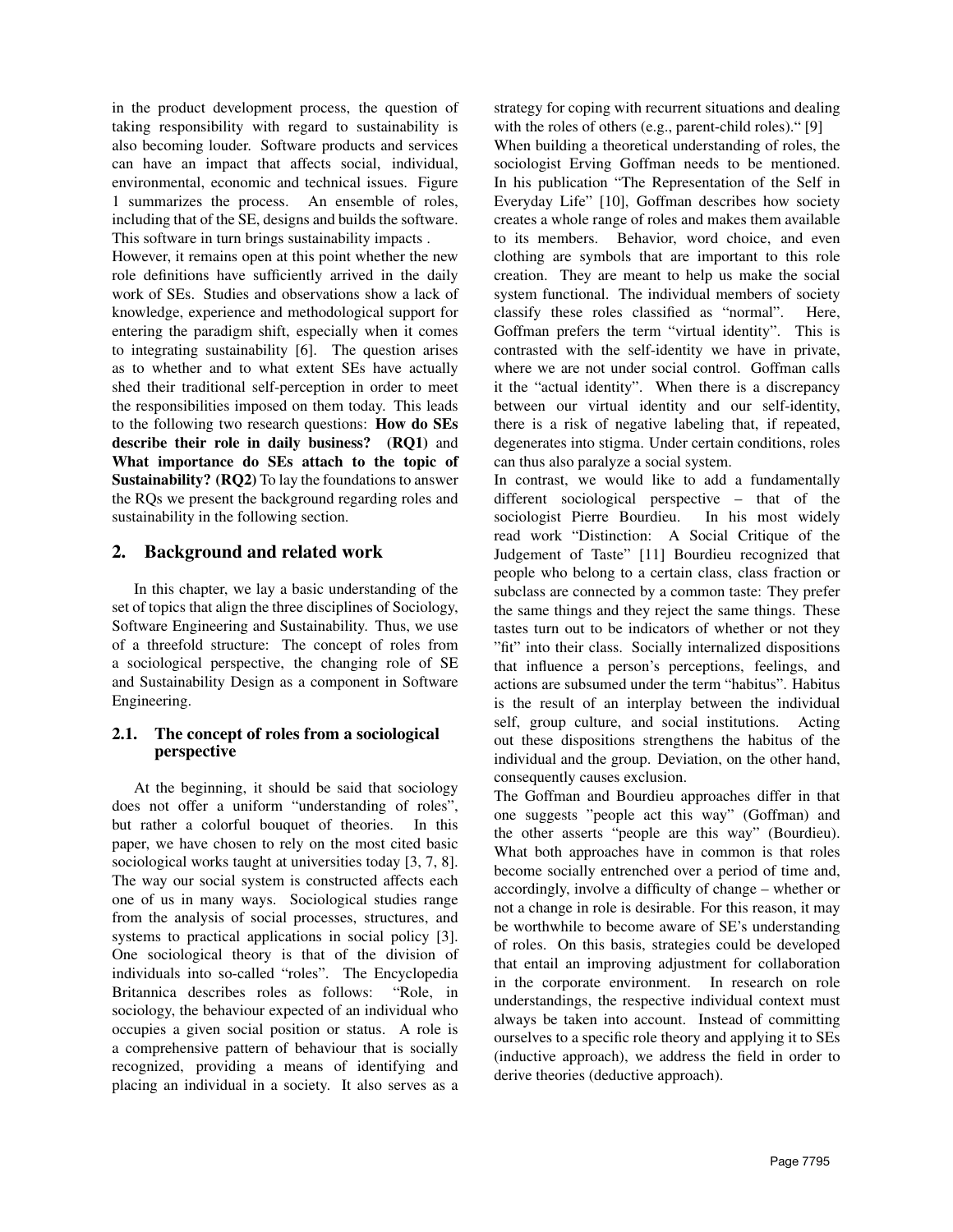#### 2.2. The changing role of Software Engineers

Coinciding with the changing role of SE in the 21st century, one can observe an increase in research on the connection of social sciences within the discipline of Software Engineering in numerous studies. By combining the keywords "Software Engineering" with "roles" and feed them into "Web of Science" (the world's largest publisher-neutral citation index and research intelligence platform) the increasing number of papers on this topic becomes apparent (see figure 2).



Figure 2. Output of the relative publication volume to the connection of "Software Engineering" with "roles" using "Web of Science"

It is therefore not surprising that a whole range of topics are touched upon. Michael John et al. assert that human and social factors have a significant impact on the success of software development efforts and the resulting system [12]. Tom De Marco and Tim Lister claim, "software development is highly dependent on people"[13]. Wohlin et al. explain that software development is about "balancing human, social, and organizational capital" [14]. In the following, a time-based structuring of the understanding of the role of SEs is applied, as this clarifies the paradigm shift.

#### Until the early 2000s: The Waterfall Model Era

The oldest publication we found which directly addresses the present topic with the title "The Role of the Software Engineer in the System Design Process" was written by Reece in 1985 in the "IEEE Military Communication Conference" [15]. The author criticizes that in design issues are decided without software expertise and that SEs should instead be involved from the beginning. The reason she gives for this is that it can reduce software implementation problems. She describes engineers as "problem solvers" and "practical people", but she also attributes management tasks to them. Three characteristics distinguish a capable SE in

her opinion: technical talent, the ability to understand management concepts, and the ability to communicate. During this time, work structures were already necessary to cope with the complexity and scope of engineering tasks, such as the waterfall model. The waterfall model consists of a sequential process in which entry into each new phase requires that the previous phase has been completed. Meade et al. state that before the introduction of today's known methodologies, projects often suffered from a lack of communication between the SEs and the users [1]. Foster recognizes another difficulty. Back then, systems were managed by the system and process analysts. As a rule, the SEs were assigned to the finance department. Most systems were correspondingly accounting-oriented, which resulted in an imbalance, which consisted in the fact that the SEs were more inconspicuous in the overall process. Their role was largely limited to execution. The work of the systems and procedures analyst on the other hand was complex, also by the fact that they had to collect the information from different departments [16]. Communication with other departments was thus less common for SEs.What also characterizes the Waterfall Model Era is that the tasks of SEs held a much narrower spectrum. They were not responsible for testing, for example, but had their own software testers. One can deduct from this that taking responsibility for their own code only became important in later years: "Software Engineers today have become more adaptable and have more responsibilities in the context of the broader project [1]."

#### 2001 to 2011: The Agile Methods Era

The paradigm shift was apparently initiated in the year 2001, when SEs published the "Manifesto for Agile Software Development" [17]. It stands for a profound review and reorientation of the practice of Software Engineering. Meade et al. cite that as software development has evolved, the role of a SE has become "broader and more heterogeneous." Technological advancements had resulted in a change in the role of SEs and changed the needs of companies. This development is not standing still, as new technologies – the authors cite artificial intelligence and machine learning as examples – are constantly being added [1]. Open source software likewise contributed to the paradigm shift by creating the path to communities of collaborators and contributors on a variety of projects [1]. Today's employees can no longer limit themselves to their so-called department and what they were "classically" trained to do. The change in job titles, the renaming of departments and the repartitioning of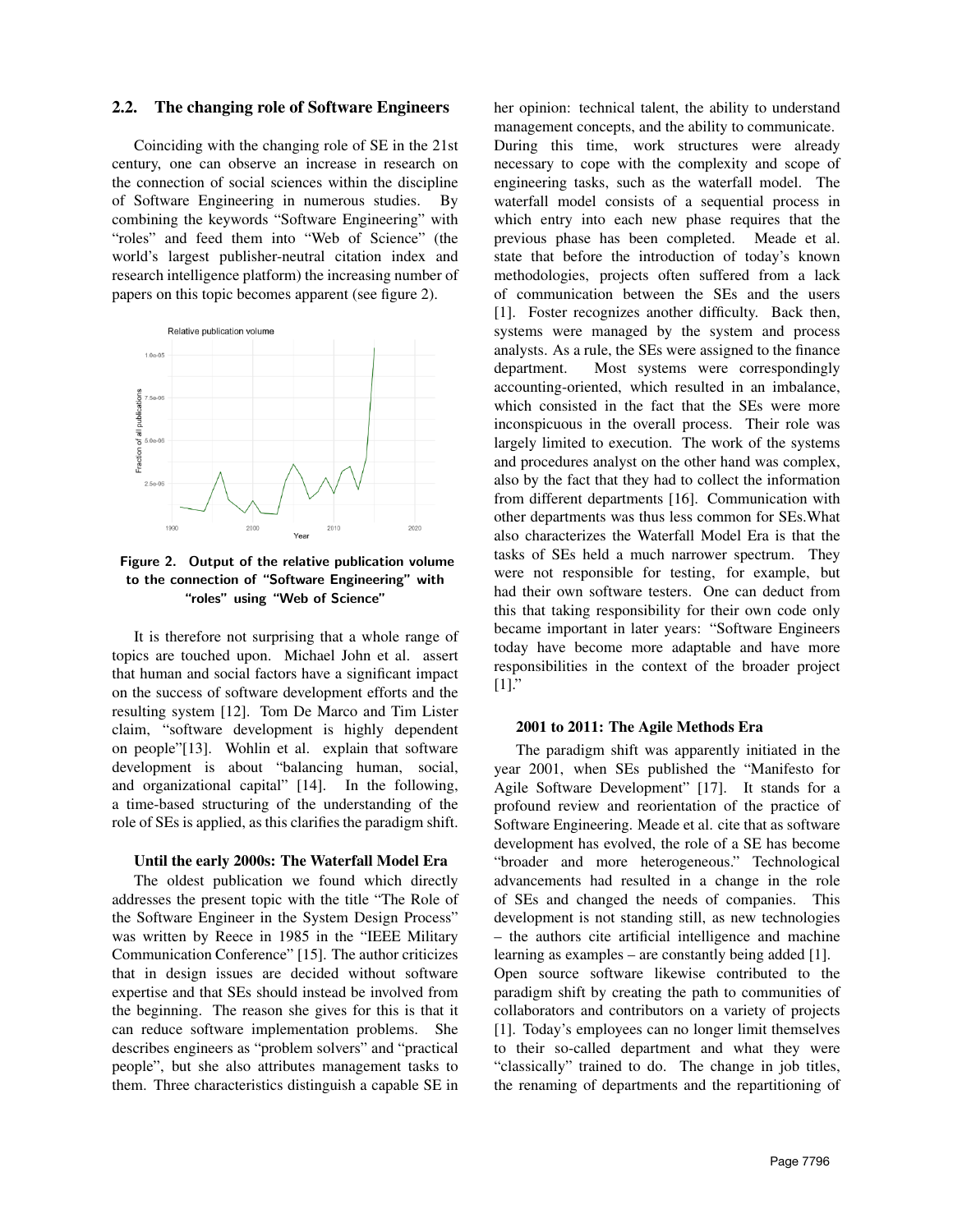organizations attest to this shift [18]. Foster attributes to today's SEs that they serve in an advisory capacity to the entire organization, and they are a change agent who advocates (and implements) system improvements from a wide variety of viewpoints. In doing so, they must be aware of all planned organizational changes that relate to the software system they develop [16].

At this point, it can be observed that the role of SEs is becoming more versatile. New areas of responsibility, in which they have to familiarize themselves depending on the project, are added. (Interdisciplinary) communication is gaining in importance. A SE has a say in the design of the software.

#### Since 2011: The Start up Era (or Agile Methods 2.0)

Based on that, the start-up scene and its mentality brought an additional level of agility to the stage. The next level agile methods are characterized by iterations, as can be seen for example in the "Lean Startup Circle" by Eric Ries. It is about constantly building, measuring and learning where Business Economists, Marketers, SEs and other stakeholders need to put their heads together strategically as team members to move the company forward [19]. In addition, a differentiation of a psychological component regarding SE can be seen in current publications. The number of types of SEs is immeasurable. Feldt et al. detect correlations between SE personality views and attitudes [20]. Soomro et al. find an influence of SEs' personality traits on team climate and performance [21]. Karimi et al. seek to understand the influence of a bundle of personality factors on programming styles and performance [22].

Capretz and Ahmed offer a mapping of soft skills and psychological traits to the main phases of the software lifecycle to reflect the complexity and importance of the topic. For this mapping, the researchers used the Myers-Briggs Type Indicator (MBTI), a well-known instrument for measuring and understanding individual personality types. They conclude that software developers are "introverted (I), feeling (S), thinking (T) types." [23] Gorla and Lam explain that the variation of personalities in a project can have a balancing effect in the workplace [24].

SEs today contribute to a large extent to the design of the software, which was not a matter of course in the past. Depending on how much importance is attached to the topic of sustainability, software has different positive and negative impacts for which SEs share responsibility.

## 2.3. 2014 until our-days: The Software Sustainability Era

We would like to start this section with a famous quote from Grady Booch: "every line of code has a moral and ethical implication." [25] This statement requires an explanation.

According to a study of Wolfram et al., the increasing concern with climate change as well as a growing awareness of social inequality have led to the topic of sustainability being accorded increasing importance overall, from which Software Engineering is not unaffected. In 2017, the researchers set up a systematic mapping study with the aim of identifying where and how the issue of sustainability is being addressed in Software Engineering. To this end, they evaluated 1035 studies on the topic of sustainability and green IT [26].

In 2014, Becker et al. established the "Sustainability Principles for Software Engineering" in the so-called "Karlskrona Manifesto for Sustainability Design" [27], which can be considered the starting point for the current era. As can be seen from the website www.sustainabilitydesign.org, the authors and signatories of the manifesto (software practitioners and researchers) write that their intention is to align concern for the planet and society with Software Engineering. According to them, the narrative about sustainability and the role it plays in the profession of SEs, among others, needs a redefinition. The work of SEs is accompanied by a responsibility regarding sustainability impacts of the software systems they design that they have to face. The signatories establish a broad understanding of the term "sustainability" by pointing out its five correlated dimensions:

- Social: includes relationships between individuals and groups.
- Individual: includes the ability of individuals to flourish, exercise their rights, and develop freely.
- Environment: includes the use and management of natural resources.
- Economic: includes the financial aspects and business value.
- Technical: includes the ability of the technical system to adapt to change.

Furthermore, a distinction is made between three different effects: immediate effects (start with the production, use, and disposal), enabling effects (arise over time), and structural effects (changes on the macro level that alter our society). This is also the definition of sustainability as it applies to software for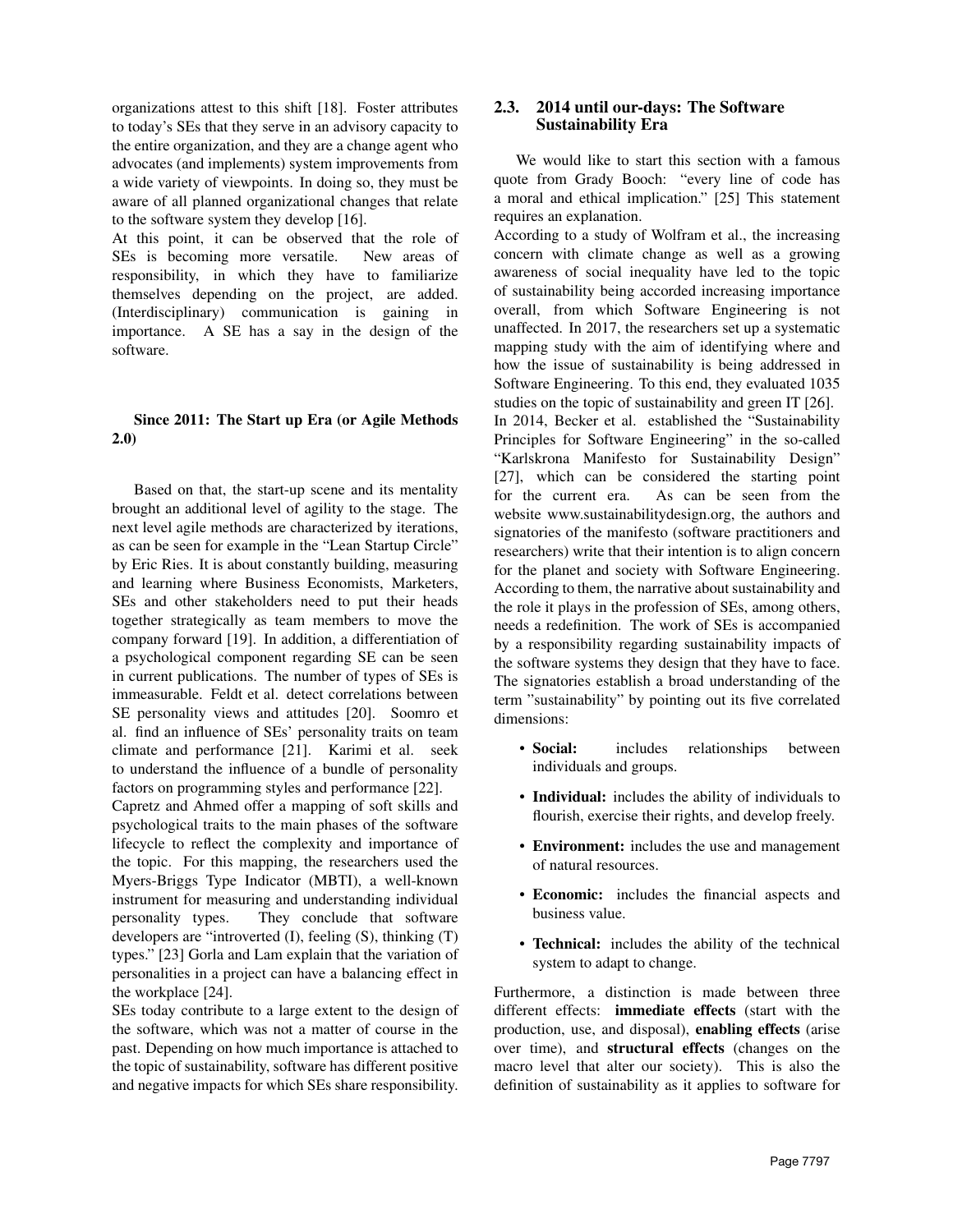purposes of this research.

In the same year, Betz et al. introduced the concept of "sustainability debt". This metaphor, borrowed from economics, is intended to help discover, document, and communicate sustainability issues in Requirements Engineering: "Sustainability matters for all software systems, even if the application domain of the system is not related to sustainability, because any new software creates dependencies and obligations as it becomes part of our technical infrastructure, and its on-going use may entail new burdens on social and ecological systems." [28] SEs usually focus on technical issues. However, software systems also affect non-technical systems. Only at a second glance we perceive their societal, environmental, and economic interactions. SEs should not abdicate this responsibility [27].

In 2016, Becker et al. agreed to this circumstance by claiming that the social role of software, which is often considered critical, necessitates a paradigm shift in the mindset of SEs. The authors explain that designing for sustainability poses a major challenge. Complex software-intensive systems influence sustainability in the five correlated dimensions. In terms of sustainability, SEs would have to adopt a mindset different from that of the puzzle solver. Rather, they now face "wicked problems", or problems that are entrenched in a complex system. Responsibility can only be sufficiently taken into account if there is an awareness of sustainability [27].

Oyedeji et al. present concepts that can be used to evaluate green and sustainable software systems. This includes measurement of the five software sustainability dimensions [29]. On the other hand, in 2016, Chitchyan et al. addressed the relevance of sustainability in Software Engineering discipline while emphasizing that there is little knowledge about how it is perceived by SEs and, as a result, how sustainability design can become part of the design process. The 13 respondents in this study only associated sustainability with the availability of natural resources and the reduction of waste, only with the environmental dimension. There is a lack of knowledge and therefore awareness of the other four dimensions [30]. The measurement methods thus still need to be further developed and established.

2019, Duboc et al. stated that software occupies every component of social life (from commerce, communication, education, to energy, entertainment, finance, governance, and defense, etc.), making socio-technical systems a key factor in sustainability [31]. As recently as 2020, however, Duboc et al. emphasized that Requirements Engineers lacked the knowledge, experience, and methodological support for this task. For several years, various tools have

been developed to help Requirements and SEs consider sustainability in the software development process [6].

In summary, the number of publications in this thematic field is likewise growing. We can divide these as follows. First, scientists publish the basics in sustainable Software Engineering and call for awareness and responsibility. Second, they teach methods that help to take account of the "sustainability debt". Thirdly, they carry out studies that examine software companies according to their approach to the issue of sustainability. The topic of sustainability is still quite new in Software Engineering, so that a formalization of sustainability as part of the Software Engineering "have yet to make their way into official standards and models" [26]. Going back to Fig. 1, the software is the result of collaboration between different roles. The software in turn leads to sustainability impacts. Scientists worldwide agree that SEs must take their responsibility into account more strongly than has been the case to date. We concur with the scientific findings cited in this section and proclaim that SEs integrate the five dimensions of sustainability as well as its three effect levels into their work.

## 3. Research gaps



Figure 3. Self-role attribution and sustainability awareness of SEs in the past and today

Putting the last chapter together, we can say that over the past decades, the role of SEs has been subject to numerous upheavals. Until the transition from the "Waterfall Era" to the "Agile Methods Era", they move closer and closer to colleagues from other areas with whom they formed teams. Specific tasks that made them the executive force of companies became interdisciplinary task areas that integrated them in different work steps. This inevitably increased the responsibility for the product. SE can no longer be measured only by the quality of their code; they also bears responsibility for the design of the overall project. This also applies to the responsibility for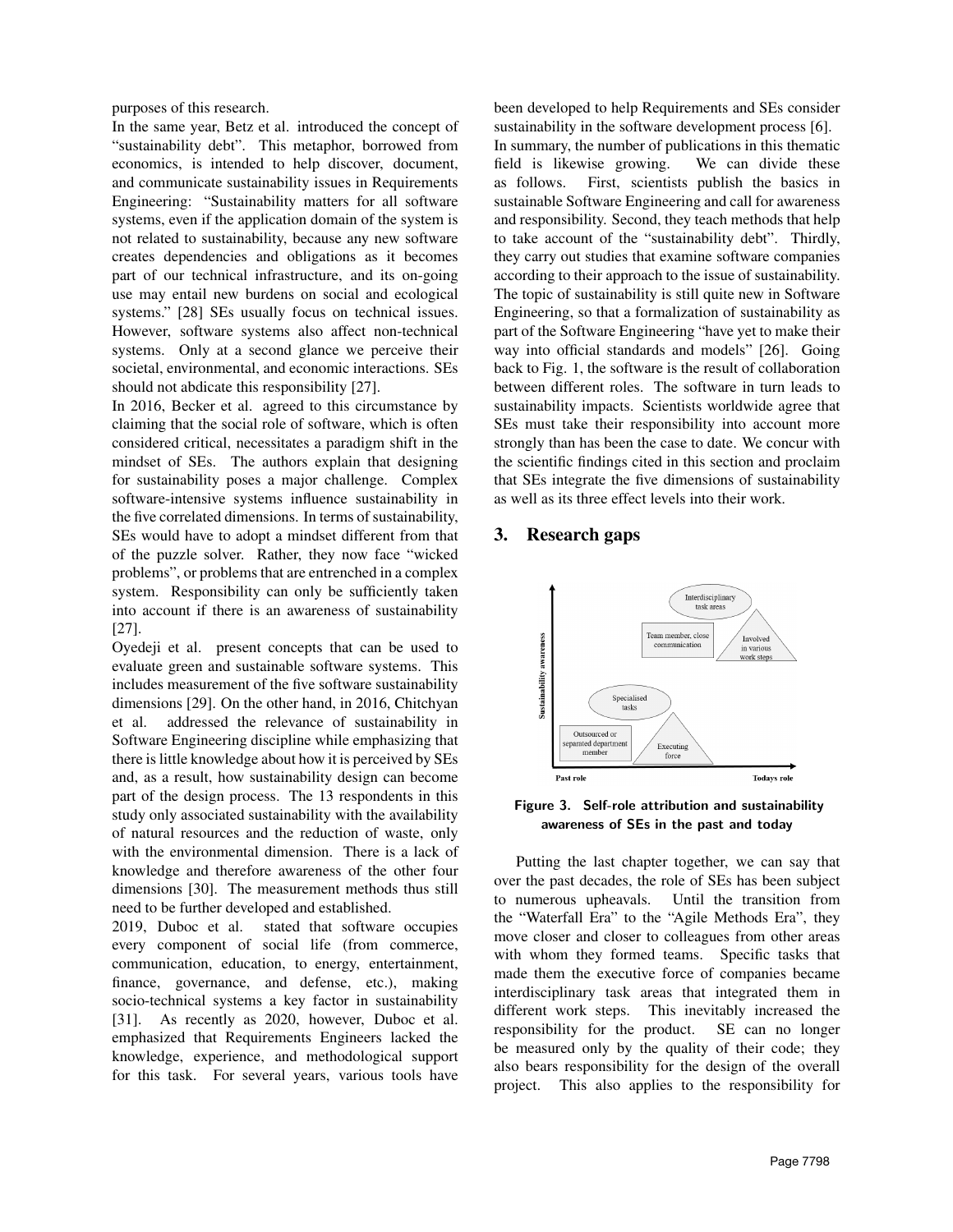sustainable Software Engineering. Figure 3 summarises this development.

One of the questions that has not yet been adequately answered is how the transition actually looks like in practical implementation. It is about the given circumstances in companies towards the combination of the self-role attribution of SEs on the one hand and on the other hand their awareness for sustainability. The purpose of this explorative study is to get a closer look at the actual state of software companies in order to check to what extent the current status corresponds to this transition. This study serves to provide initial answers to this research gap in order to build a bridge for the development of follow-up studies.

# 4. Interview study design

This study is part of a broader investigation on the connection between Software Engineering and sustainability design. Here, we conducted an exploratory qualitative research by conducting 13 interviews with SEs. Within the qualitative research guidelines, we followed scientific rules in the field of interviews summarized by Elmer [32]. We did not ask the SEs directly for a description of their self-role attribution, nor did we ask them directly for a definition of sustainability. If we had asked for these two, there would be a risk that the answers would correspond to social desirability. The first part of the interview was about the SEs' profession in general and their role in the company. Here it was interesting to see if the interviewees bring in the term sustainability themselves and if any of the described activities can be related to sustainability. The second part of the interview was about the impact of software. Here, too, the interviewees were to be as free as possible in describing their view of things, the "status quo", when it comes to impacts. We have chosen a semi-structured form in order to achieve a flexible survey, although it can be time-consuming to conduct and evaluate and it also means that the number of respondents is rather small. On the other hand, it is a recommendable form of research to ensure understanding and to obtain extensive statements.

In the planning phase, we opted for a deductive sample, since there is of course already knowledge about the people who can provide information about the question. The respondents should be employees whose job title falls under the term "Software Engineers". To remain constant, we left it at this company size (including those who consider themselves as startups) for all interviews. We do not intend to aim for representativeness for the "typical" SE.

We conducted half of the **data collection** through

face-to-face interviews and the other half through voice over IP platforms. Twelve software practitioners worked in Germany and one in France. All interviewees have been working in their professional field for more than one year: between 2 and 22 years. The average was 7.7 years. We made sure to cover different industries to create versatility. The 13 interviewees belong to the following industries: Finance  $(2x)$ , IT Security (2x), Web and App Development (2x), Big Data, eCommerce, Energy, Environment, Language Learning, Marketing, and Social Media. Five of them had a close connection with universities in their daily work. Four of the SEs received a one-year scientific start-up grant, which provides guidance from a university professor as well as the relevant university start-up office. Two startups are based on a business concept developed during proseminars at the university. Here, there are contacts to the former lecturers of these seminars as well as to student founder initiatives, which support the respective startup with know-how and networking. One of the startups was a university project in which several universities are involved in the founding. The respondents were all male and their age ranged from 29 to 55 years. They all had a diploma, master's or bachelor's degree. All interviews we carried out in English. They were recorded and transcribed (anonymised). The implementation took place in the months of May to September 2020. The interviews took about an hour each.

In the data analysis, to structure the responses, we developed an open coding strategy. Two researchers read through each of the interviews, coded them, and additionally peer-reviewed each other's work to establish a codebook on which all agree. For qualitative content analysis, we selected the approach of a deductive category application. We used text analysis software as a tool here. The results of this interview study fall into two categories: self-role attribution and sustainability awareness.

### 5. Study findings

In this chapter, we present our most important results and findings. We divide the study findings in two parts: Self-role attribution and Awareness for Sustainability.

#### 5.1. Self-role attribution

With the first part, we want to get an insight into how SEs would describe their role within the company itself. We asked this question directly: "How would you describe your role as a software developer within your company to others?" Next, we asked them to describe a regular working day and what they thought would make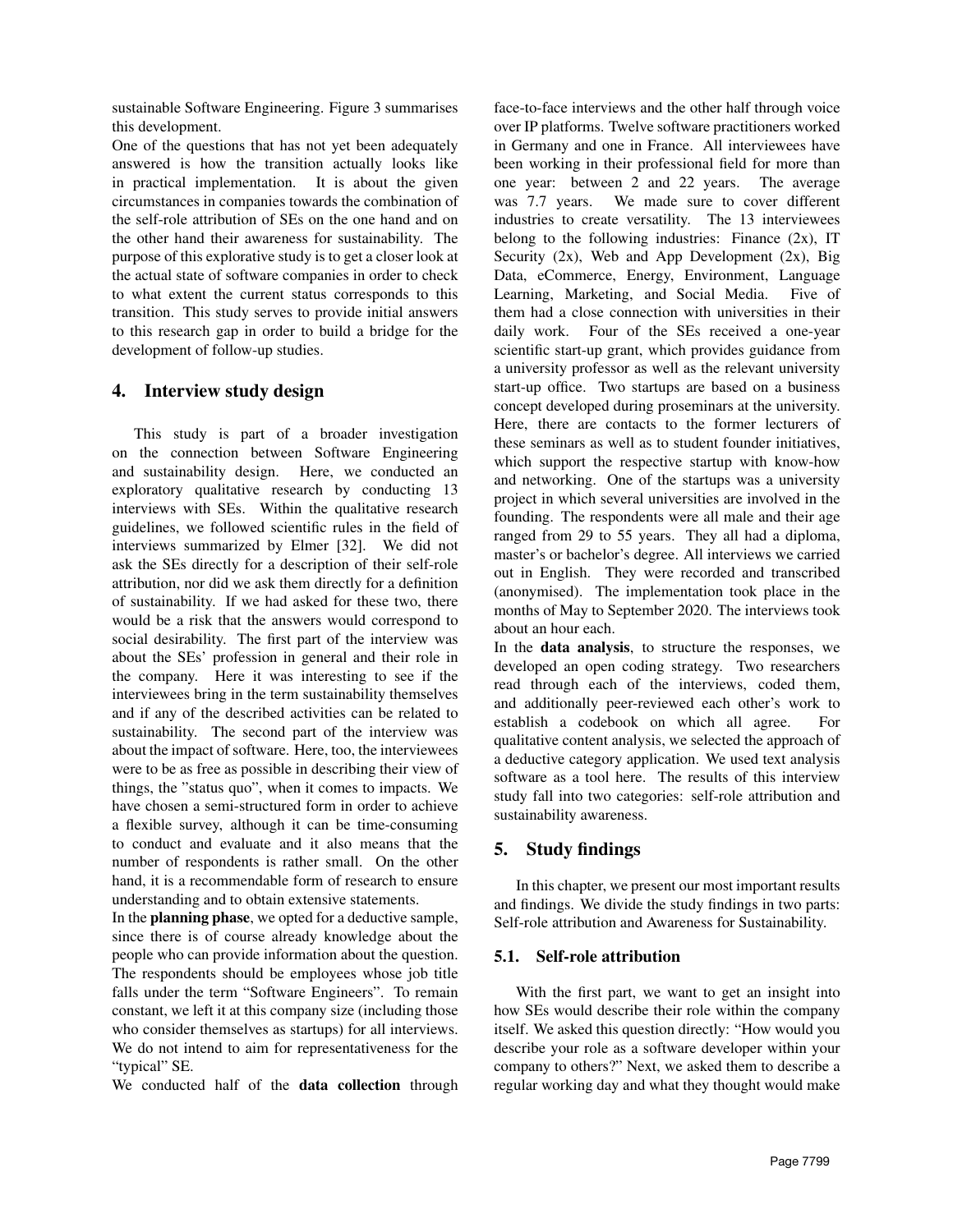an ideal working day. Explicitly, we asked about the skills and competences a SE needs. Finally, we asked about the advantages and disadvantages of integrating the SE into the overall product development process. The answers to these questions should contribute to the overall picture of the role. We started coding job description, which led us to a bundle of tasks mixed up with required skills and competencies. This includes a list of codes, which constitute a regular and an ideal working day in the eyes of the SEs. Here, the relationship and a distinction from other stakeholders became clear. The interviewees also answered by letting us know about framework conditions or the working environment. Finally, we created two code lists that we divided into the opportunities and the risks that lie in the integration of the SEs into the entire product creation process: from generating an idea until the market entry.

Tasks, skills and competencies. The SEs describe their areas of responsibility as diverse. We divided the tasks, and thus the required skills and competencies, into five areas based on the respondents' answers: Technology, Communication, Project Management, Finance and Others.

The focus is clearly on the first area and its complexity: Technology. In total, the interviewees count on 25 different technical tasks when it comes to their regular work. It turned out that it is not enough to go into everything in an interview lasting around an hour. One interviewee stated: "So my role in my company is to develop projects and software from A to Z." An idealization of programming skills is particularly evident. Terms such as "efficient code", "good coding", "satisfying outcome of code", "clear code", "clean code" and "working code" are used. The respondents describe a comprehensive knowledge and understanding of programming languages, software architecture and the system as equally important.

The communication area appears second most frequently. They address it in both the current and the ideal role conception. Discussions, mutual understanding and efficient communication with meetings and digital communication (chats and e-mails) are clearly considered relevant.

Project management tasks are in third place. Activities such as organising, planning and coordinating tasks are standard in this profession. This aspect also applies to some SEs in the fourth area: Finance. One interviewee speaks of the relevance of a "business-oriented mind", which SEs should ideally have. Other tasks, skills and competencies differ from company to company. It can be about generating ideas, learning, presenting, holding workshops or even campaigning and political work.

Relationship with other stakeholders. One of the

most obvious things in the entire evaluation is that SEs distinguish themselves from their other colleagues by identifying themselves as the "doers", as those who "get things done": "In my experience, the developer is at least the one who is doing the things, who has to get the things done. And many times he has a lot of people around him who are talking, and planning, and organizing money and other political things. But finally the core product is my daily work, is my job. And yeah, so I have to be the one who gets things done."

This narrative is often encountered, also concerning the ideal SE: "[...] someone who is really focusing on getting stuff done." Accordingly, clear tasks are ideally expected: "I think really important is to have a clear task that we can focus on." This circumstance does not coincide with the responsibility that SEs have to participate in the product design and thus also in the accompanying task orientation. Some of them prefer to be given tasks that they then only have to carry out rather than participating in defining them.

In contrast, the interviewees often mentioned the term "teamwork" as well as their relationship to other "professional groups": product / project owner, customer, designer, facilitator, marketer, project manager and scientist. SEs have to sit at the table here because (unlike the other groups of colleagues) they knows what is feasible and what is not. Here is one example about the connection between the designer and the SE: "[. . . ] the designer knows what the best practices are for example, or best workflows with some interfaces, but the programmer knows what is doable and what is, according to that time and that amount of money, this project tests, what is doable." Therefore, they also mentioned social skills. One interviewee emphasizes that the software is the result of teamwork. "And then also there's this cliché of software developers of being the weird nerds down in the basement, and that is totally wrong. It does have that part as well, but it's not like this is 90 percent. [...] It's always teamwork. And so, the team aspect and the social aspect is very important for communicating problems and getting things done well."

Working environment. The interviewees did not mention much about the general situation of the working environment. Some said that they do not have a regular working day and the term "home office" came up, which can be attributed to the consequences of the regulations due to the current Corona situation.

More interesting was what they made known about their ideal ideas of a work environment. They made statements that can be put under the heading of "undisturbed work". One interviewee explained: "Not to be disturbed by other colleagues or customers, who can work normally, straight way." Another one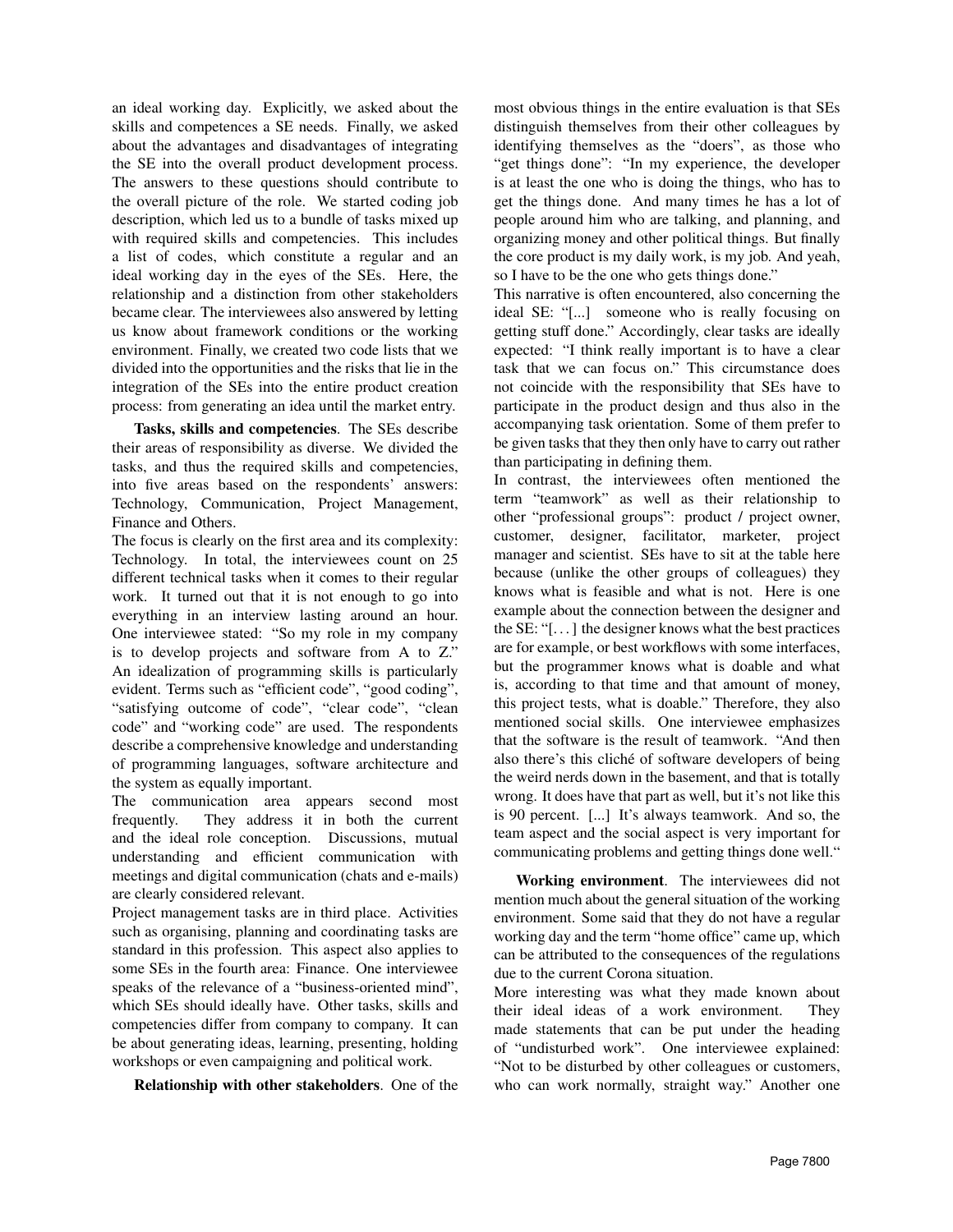found similar words: "Room for silence" and "room for concentration" are necessary to "dive in and be un-disturbed and work for like three hours on some development topic." The need for privacy can be transferred to programming, because only in this activity is the presence of other colleagues not needed. Seen in this light, the question arises as to whether SEs do not need two rooms: a common one for exchange and a sole one for execution.

Integration throughout the design process. The advantages of involving SEs in the entire product development process clearly outweighed the disadvantages. They were primarily recorded in bringing in a technical perspective, to "find the compromise between this perfect design and what's really doable." Additionally, answering financial questions also played a role here: "So, I think software developers generally should have an entrepreneurial mind and understand what is the value of that what they are building?" A third reason lies in the enrichment through a different way of thinking and working: "I think the developer should be part of the whole process because they bring in another point of view, a technical point of view." The disadvantages referred to the fact that the greatest strength, the technical focus, can degenerate. SEs tend to slow down processes because they become rigid on technical aspects: "I would say the biggest threat for a self-motivated developer is working too long on unnecessary things. A classical problem would be early optimization or working on features that nobody requests. That is, I think the biggest problem." Another threat is that they are not involving themselves into the discussion: "And software development is sitting on the site is listening, is not saying something." One respondent mentioned the lack of communication

# 5.2. Awareness for sustainability

speak as well the language of developers".

The second part of the questions we started by asking about the use of tools and frameworks. Our intention was to check whether the topic of sustainability is addressed here on its own. We then asked if they also use tools or frameworks that address questions about ethics, consequences or sustainability. Afterwards, we addressed questions about the importance of such issues within the company. Finally, the questions focused on the integration of these issues into the training of SEs. Not a single SE interviewed uses ethical frameworks or tools as a guidance. Twelve of them have never heard of the ACM Code of Ethics and Professional Conduct, only one of them knew the term.

skills by stating that someone is necessary "who can

When it comes to moral issues within their work, eleven of them raise the issue of data security. The other dimensions of sustainability and their effect levels (see section 2.3) do not come up. Two SEs claim not to encounter any moral issues. From this, a truncated understanding of sustainability could be derived. Four SEs attach importance to ethics in their work, compared to nine who do not share this view. In the case of the importance of impacts, nine attribute an importance to the topic. Two see an importance here, but classify it as rather low. Two others do not assign any importance to impacts.

Accordingly, with nine, the majority of SEs thinks about impacts when creating a product or service. In contrast, four interviewees answered this question in the negative. Nine of the interviewees are also of the opinion that the topics dealt with here should be integrated more strongly into Software Engineering.

The question of whether SEs should be trained differently in the future was mostly not addressed in terms of ethical questions or questions about impacts and sustainability. Six of the interviewees answered this question in the negative. Of these, four claim that it is more about personal issues. Another interviewee claimed that SEs need to acquire knowledge on these topics themselves. In addition, one stated that SEs do not need to be strong in every area. Three interviewees stated that they had absolved a training in these topics during their training. In contrast, there were ten for whom this was not the case. Only one of the SEs needs help in dealing with these issues. Five of them showed openness or interest. Seven answered in the negative.

### 6. Discussion

RQ1: We can conclude that the SE has evolved into a team member who communicates closely with other team members, who covers interdisciplinary task areas and who is involved in various work steps. However, we cannot say that the SE does yet seem to have fully arrived in this new role. The focus lies on technology and seems to be so strong and the interdisciplinary way of working so low that non-technical tasks in communication become more difficult and even being perceived as disturbing. SEs have not yet completely dissolved their role as a purely executive force. They continue to see themselves in the role of doers who need clear tasks.

RQ2: At the same time, SEs shy away from their responsibilities, which can be seen in particular in the sustainability consequences. The application of methods regarding sustainability is not part of their toolbox; the consequences are mainly seen in data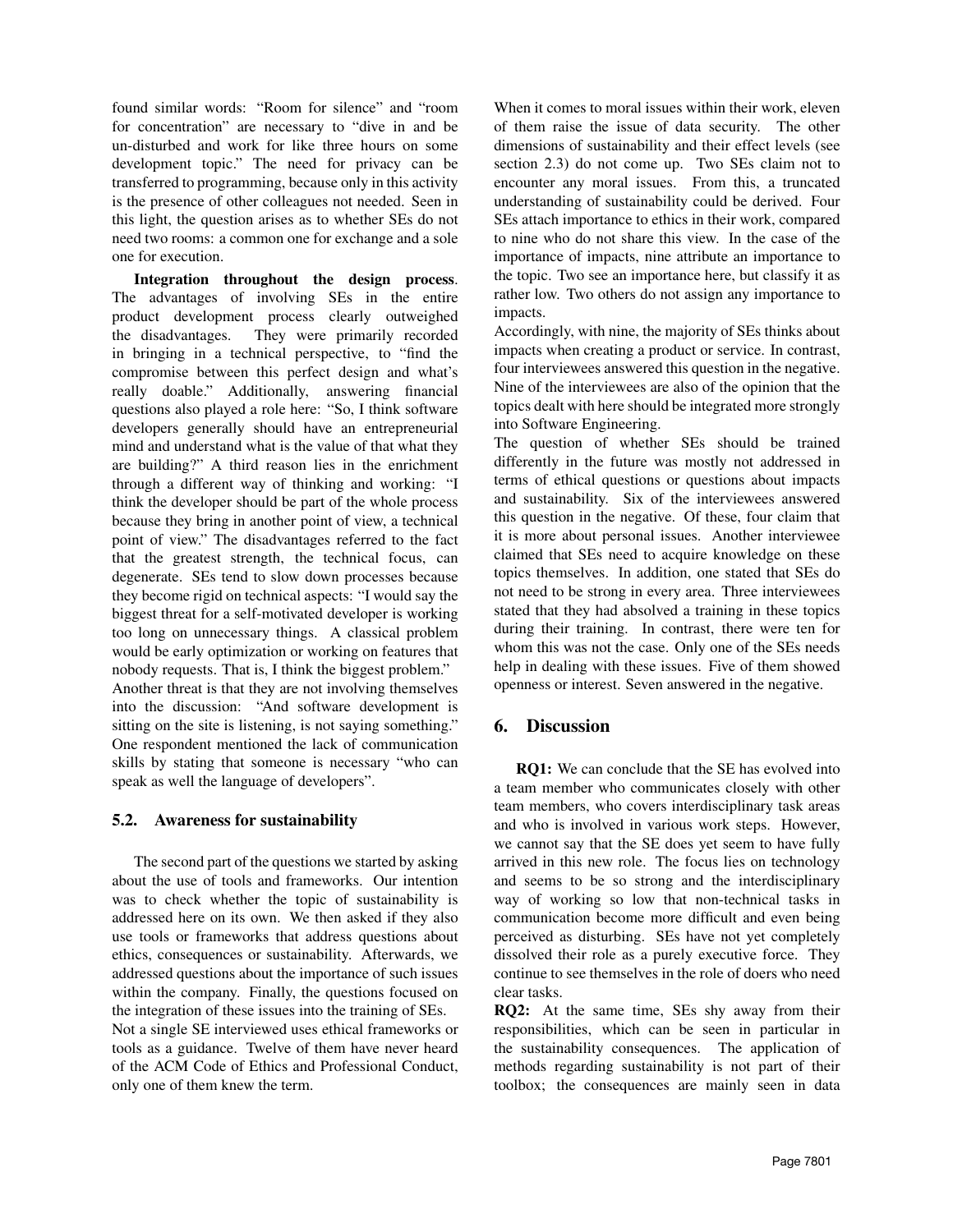security. However, this does not mean that they are not aware of sustainability issues. With nine interviewees, the majority stated that these topics should be integrated more strongly into the Software Engineering process than before. They were not usually trained in this topic, but half of them brings up a motivation to catch up (six out of thirteen). This can be seen as motivation to tackle the issue.Standards are required as well as an expansion of the scope of activities in order to meet the sustainability debt.

Overall, there are still uncertainties in the "right" way to deal with this issue. We know from sociology that roles solidify over time and that it is not possible to dissolve and transform them overnight. As far as sustainability design as a component in Software Engineering is concerned, we are also dealing with a relatively new research topic. Developments with regard to both research questions can certainly be identified, but the desired theory and the real practice still diverge significantly.

# 7. Limitations

We have conducted a qualitative study thus there are a number of aspects threating the validity of our findings. We have considered these systematically, discussing the four threats to validity: construct validity, internal validity, external validity, and reliability.

Construct validity: A threat to construct validity may be that interviewees may not understand the questions, and the interviewer may misinterpret data. To minimize this threat, we ensured that the interviewees had sufficient experience in Software Engineering; further on, to provide a context for some of the questions, we asked the interviewees to read a small part of the ACM Code of ethics before the second stage of the interview started. Furthermore, we piloted the interview to make sure that the questions were clearly stated and answerable. Moreover, the interviews were taped allowing the researchers to listen to the interviews again to limit misinterpretation. Lastly, coding was then conducted pairwise. Another threat to construct validity is reactive bias to the presence of a researcher. To reduce that threat, interviewees have been assured their anonymity and we use open questions in the interviews as a way to reduce interviewer bias. Also, an interview guideline had been agreed upon the three authors and followed after the first pilot interview.

Internal validity: To minimize the impact of confounding factors influencing the analysis we applied qualitative analysis techniques. Additionally, we do not claim that we collected any other data but that for practitioners perceptions and attitudes related to their work practices and to sustainability, and how these may shift when an ideal working situation is considered. However, threat of confounding factors cannot be ruled out completely.

External validity: The cases presented here are not statistically representative and are not intended to as this is a qualitative study, and statistical generalization is not our goal. Our explorative, qualitative study was designed to help us identify the perceptions of the interviewees with regard to their roles, their responsibilities and possible to enable sustainability design. By selecting practitioners from different application domains, and company sizes, we focused on the collection of a rich set of data.

Reliability: To minimize threats to reliability, coding was done pairwise. Any mapping disagreements were discussed until consensus was reached.

# 8. Conclusion and future work

If we look at software companies through a sociological lens, we see that every employee has a role to play in order for the software to be completed. The role of SEs has changed since the early 2000s with the rise of Agile Methods. Ideally, SEs no longer limit themselves to specialized tasks, but to interdisciplinary task areas. Today, they can no longer be described as an executive force alone, as they are and must be involved in numerous work steps. They work less in outsourced or separated departments and more in close teams with a high degree of communication. For some years now, we have been able to observe that the topic of sustainability is becoming a component that can only be implemented with the help of SEs. For this development to gain momentum, it is essential that SEs receive a sense of responsibility for the fact that their work has an impact on five dimensions: social, individual, environmental, economic and technical. In addition to publications on Sustainability Design to raise awareness, researchers are publishing methods to help meet the sustainability debt. With both topics, self-role attribution and awareness of sustainability, it is evident due to some discrepancies that the path from former to today's desired structures has not been completed. SEs are insufficiently involved in the design process because their focus on technical issues is so strong that there are communication difficulties with team colleagues from other areas. Their sense of responsibility is thus also on the technical side, such as whether the code works adequately. Sustainability concepts intended for the software design process do not adequately take into account the fact that SEs lack sustainability awareness and a general sense of responsibility for their Software.